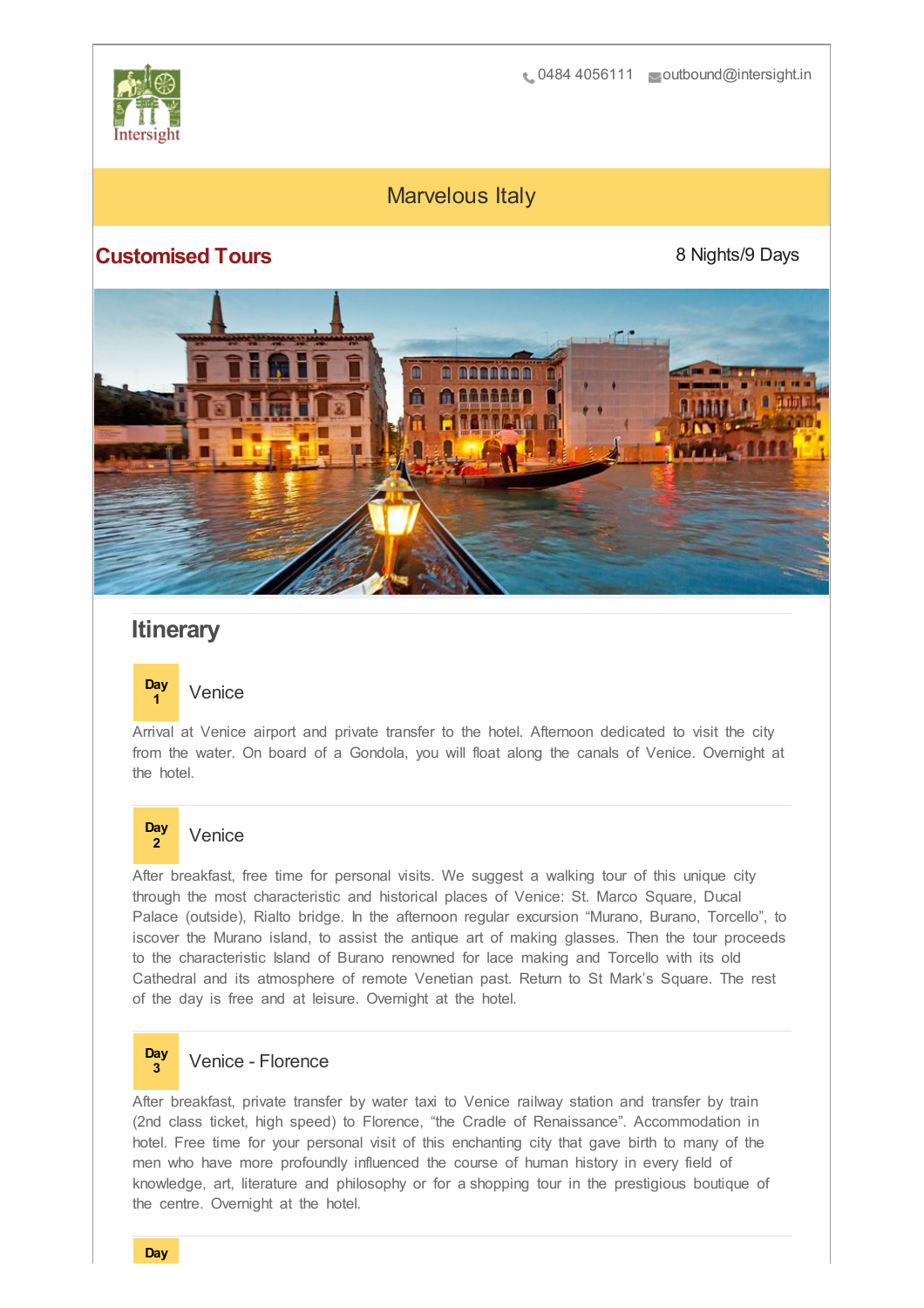### **4** Florence – Pisa

After breakfast, departure for an excursion through the fertile and picturesque Tuscan countryside to the historic university city of Pisa. The excursion starts with a walk along the Medieval walls up to the old entrance gate: Porta Santa Maria. From here an extraordinary view will take your breath away! You will be in front of a unique panorama: Piazza dei Miracoli with its marble architecture and neatgrass lawns. Your guide will accompany you on your visit to the precious interiors of the Cathedral, an unchallenged masterpiece of Romanesque art. Once outside you can admire the Baptistery, the Monumental Graveyard and, finally, the world famous

Leaning Tower, discovering all its secrets. Before heading back to Florence you will have free time for an ice-cream and for the inevitable photo-memories. Back to Florence and overnight at the hotel.

From 01/11 to 15/03 on Tuesdays, Thursdays and Saturdays the excursion to Pisa will be replaced by the full day regular tour "San Gimignano, Siena & Chianti".Enjoy a full-day tour of Tuscany's villages and wine regions from Florence and travel into the heart of the beautiful Tuscan countryside. Visit the town of San Gimignano, the wine territory of Chianti, the medieval town of Siena and the Monteriggioni fortress.

### **Day <sup>5</sup>** Florence - Naples

After breakfast, private car transfer from hotel to Florence railway station, transfer by train (2nd class ticket, high speed) to Naples, the Capital of the Campania Region. Upon arrival, private car transfer from railway station to hotel. Naples is located on the coast on the northern edge of the Bay of Naples, one of the most beautiful bays in Italy. Accommodation at the hotel. Day is free to personal visits or shopping in Naples fashion streets or in the nearby outlets or tasting of typical products. Overnight in Naples.

### **Day <sup>6</sup>** Naples

After breakfast, join Naples city tour excursion, the best way to have a complete look of Naples from the centre until the panoramic area in a short time. Pick up at hotel, the first stop will be at the cathedral to visit its treasure chapel and S. Restituta basilica. Drive to the town Hall square where's the New Castle built by French family of Anjou and go on to Posillipo area and stop on S.Antonio church terrace to get the best view of the city and the bay. The tour will end in Plebiscite square to see the front of the Royal Palace, the beautiful church of St.Francesco di Paola in its neoclassic style, Umberto I gallery and San Carlo theatre. In the afternoon, free time at leisure for personal visits or shopping along the glittering streets of this fascinating city. Overnight at the hotel.

### **Day <sup>7</sup>** Naples – Rome

After breakfast, private car transfer from hotel to Naples railway station, transfer by train (2nd class ticket, high speed) to the Eternal City Rome. Upon arrival, private car transfer and accommodation at the hotel. In the afternoon, after pick up at your hotel, you will reach the Archaeological Area with no stress, ready to get the most complete tour of the Colosseum , Roman Forum and Palatine Hill. Access the Palatine hill with no line and discover the hill where Rome was founded. Then reach the Colosseum and be amazed by this monument that is the symbol of Rome in the world. The Amphitheater created to entertain ancient Roman citizens with bloody shows of gladiators, animals and cruel games, is now one of the most fascinating landmark of the City. Then, walk on the original path of ancient Rome along the Via Sacra and see the Temples of Vesta, Antonino and Faustina, the ancient Basilica Julia and Aemilia and dream about the glorious past of the Roman Empire. Overnight at the Hotel.